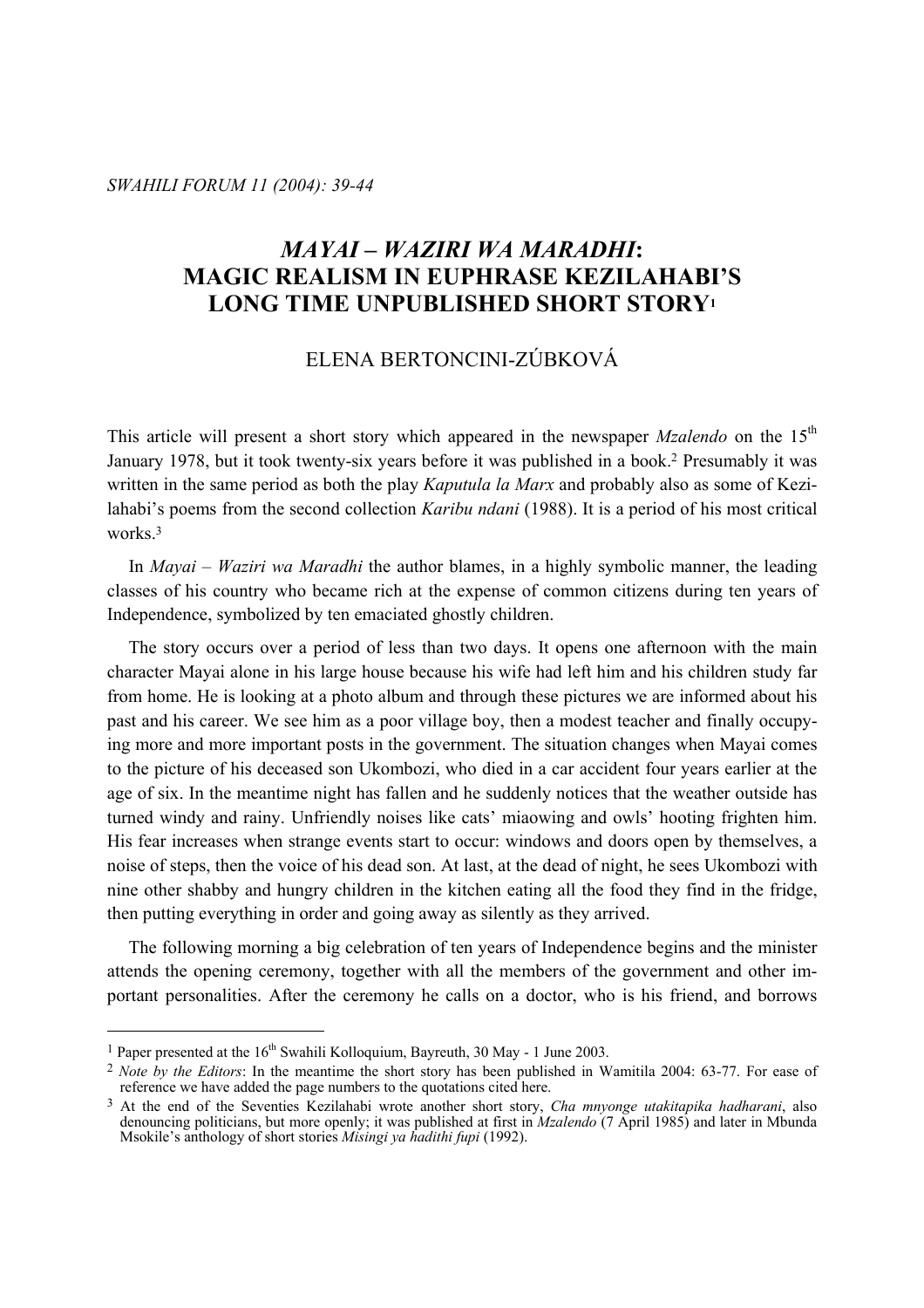#### *ELENA BERTONCINI-ZÚBKOVÁ*

from him two books on ghosts. After an afternoon nap he starts to read them, but he does not find them helpful. At nightfall the weather changes to become like that of the previous night and he again begins to be afraid. In fact, at the dead of night the phantom children return; this time each one carries a pile of books (Nyerere's works) that they heap in Mayai's bedroom and then they go to bed. The minister calls the police. In a few minutes four armed policemen arrive and Mayai shows them into the bedroom. It is dark and quiet both outside and inside.

The story takes place on three levels (in three space-time units):

- 1. in the 'real' world (reality) while Mayai is awake
- 2. in a magic world (unreality) also while he is awake
- 3. in dreams while he is sleeping.

However, the so called real world is mostly presented satirically. To start with there is Mayai's own position – the Minister of Illness – of which he is very proud.

*Mwishowe aliufikia ule ukurasa alioupenda kuliko zote. Picha nyingi kati ya hizi alikuwa akizindua majengo ya kuendeleza maradhi mbali mbali. Alijiona akikata utepe. Alikumbuka hotuba zake. Alikumbuka jinsi alivyosifia maradhi makali kama kipindupindu na kifua kikuu kwa kuwa yanasaidia kupunguza idadi ya watu duniani. (Kezilahabi 2004 [1978]: 65)* 

At last he reached the page he liked most. In many of these photos he was inaugurating buildings for increasing various illnesses. He saw himself cutting the ribbon. He remembered the speeches he had given. He remembered how he praised fatal diseases like cholera and tuberculosis because they help diminish the number of people in the world.

Consider also the other two ministries over which Mayai had presided before becoming Minister of Illness: the Ministry of Education and Jogging (*Wizara ya Elimu na Mchakamchaka*), and the Ministry of Commerce and Bribes (*Wizara ya Biashara na Milungura*). Other ministers mentioned in the text are the Minister of Wild Animals (*Waziri wa Wanyama wa porini*) and Minister of Ruins and Teasing *(Waziri wa Magofu na Utani*).

 The real and the magic world are not separated as his waking and his sleeping, but instead they intermingle. The transition from reality to unreality is marked by darkness and the nasty weather which frightens the minister.

 The first level covers both daytime and night, the second occurs only by night and the third one only by day. So Mayai dreams only in broad daylight; by night he is hardly able to sleep, let alone to dream.

 In fact, among the few things he is mentioned as doing in the story is his sleeping, or his impossibility to sleep. For the rest, he performs very few activities; indeed, he is more active in his dreams. The allegories and the symbols introduced in the dreams are clear and presented in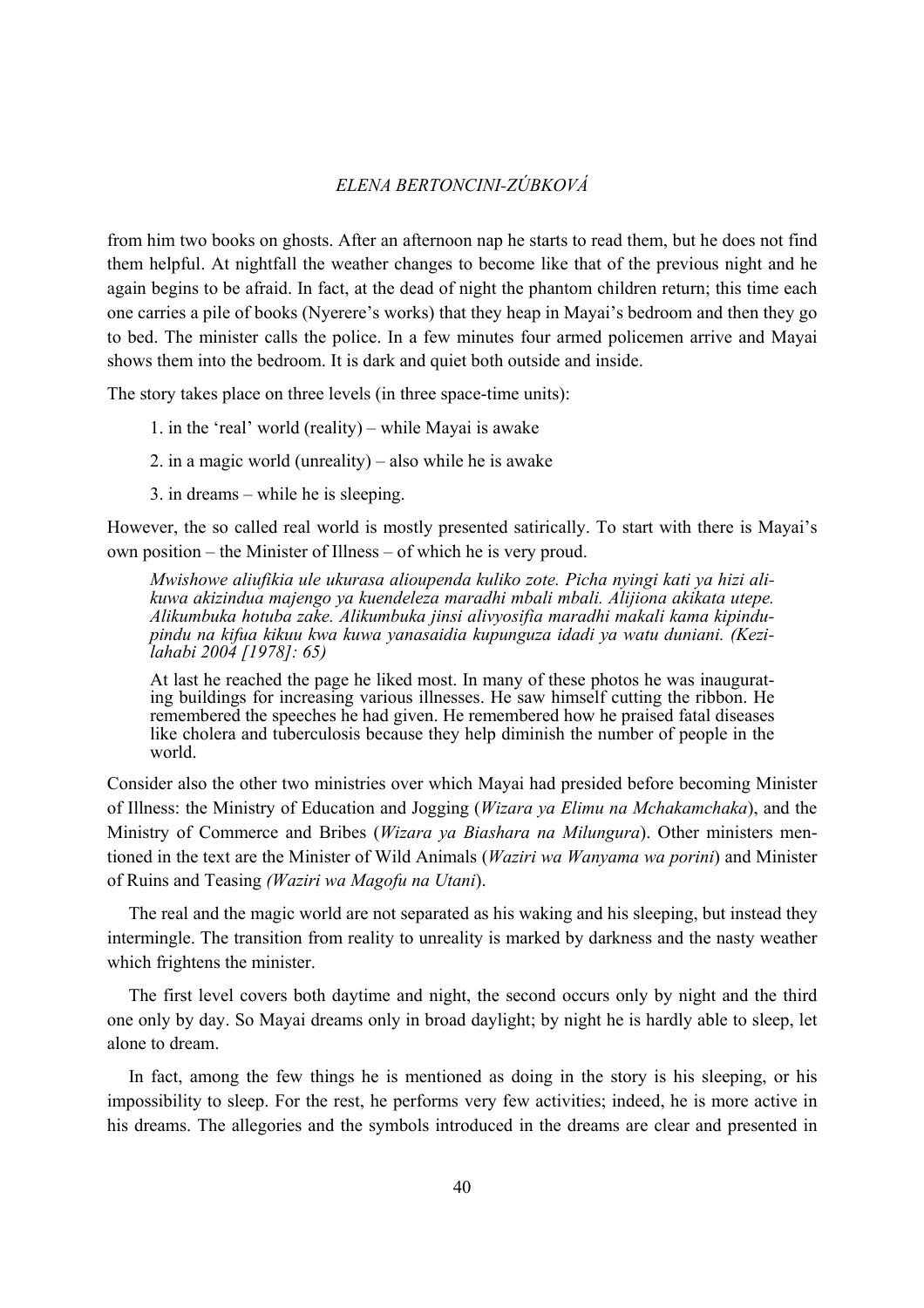#### *MAGIC REALISM IN KEZILAHABI'S* MAYAI – WAZIRI WA MARADHI

realistic scenes, such as drunken ministers urinating in the river, while a short distance downstream a group of peasants is bathing and watering their cattle, or, during a demonstration of teachers and doctors, Mayai is showering them with promises. His dreams by day (not daydreams!) do not frighten him as they reflect his 'normal' activities but without embellishment, i.e. they are presented for what they really mean.

 Interestingly, the contact with the world of the dead does not occur in dreams, but on the second level, in unreality.

 The most obvious reading of the story is as criticism of the first decade of *Uhuru*. The failure of Nyerere's policy appears in all three levels:

On the first, realistic, level, there is a hint of Mayai being involved in shady business.

*Picha za ukurasa uliofuata alizitoa zote akazichana vipande vipande. Hizi zilikuwa picha za rafiki zake, kama yeye alivyowaita. Picha hizi zilikuwa picha za Wasomali na Wamanga wenye maduka. Kulikuwa pia na picha kadhaa za Waafrika walioonyesha sura za kushiba na macho majanja. Baadhi ya picha hizi zilikuwa picha za watu ambao walikuwa wamekwisha shtakiwa kwa makosa ya ujangili na hujuma. Wengine walikuwa wamekwisha kufa. Mayai Waziri wa Maradhi aliogopa mkono mrefu wa Serikali akazichana haraka haraka na kisha akazitupa ndani ya kasha la taka. (Op. cit.: 66)* 

As for the photos on the following pages, he took off all of them and tore them into pieces. These were pictures of his friends, as he used to call them. They were pictures of Somali and Arab shopkeepers. There were also several photos of Africans with a satisfied and well fed look and sly eyes. Some of these pictures were photos of people who had been sentenced for crimes. like poaching and sabotage. Some of them were already dead. Mayai the Minister of Illness was afraid of the long arm of the government; he immediately tore them up and threw them into the wastepaper basket.

Besides, the criticism is expressed symbolically, e.g., by the fact that at the celebration of the Independence Day the famous musician Mzee Morris who plays ten drums is blind.

 On the second level, the criticism is most evident: ten small child ghosts, tattered, famished and carrying Nyerere's works, of course represent the first meagre period of Independence. They are a bitter counterpart to the ten children who were born on the *Uhuru* day, proudly exhibited at the celebration.

Finally, on the third level, we see the dissolute ministers despising peasants.

*Akiwa kitandani ndoto za mchana zilianza kumsumbua. Katika ndoto ya kwanza aliota yeye na mawaziri wengine pamoja na wabunge kadhaa wakiwa ndani ya bar, wakinywa pombe. Chupa zilikuwa zimejaa mezani na kesi zingine nyingi zilikuwa zimepangwa pembeni zikiwasubiri. Nyama za kuku na mbuzi zilikuwa nyingi.*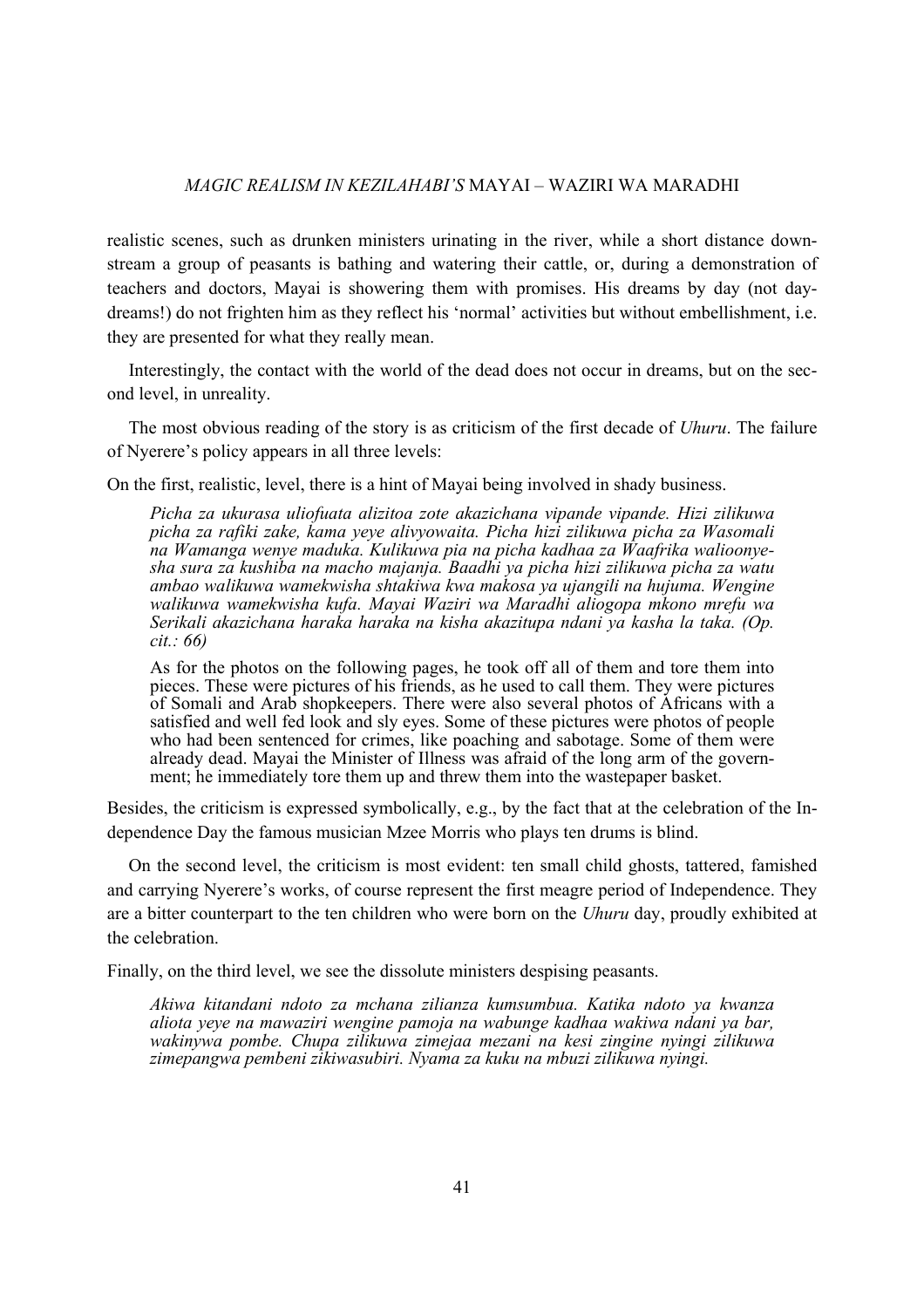#### *ELENA BERTONCINI-ZÚBKOVÁ*

*Halafu akaona yeye na wenzake wanakojoa mtoni sehemu ya juu, lakini chini bondeni wakulima waliokuwa wameweka majembe yao pembeni mwa mto walikuwa wanakoga na kusugua miili yao kwa mawe. Wao, wakiwa katika hali ya ulevi, walikuwa wakionyeshana wale wakulima kwa vidole na kuwacheka. Ndoto hii ilimstua, akafumbua macho haraka.* (op. cit.: 73)

When he was in bed, afternoon dreams started to trouble him. In the first dream he was in a bar drinking beer with other ministers and members of Parliament. The tables were full of bottles and many other crates were waiting for them in a corner. There was plenty of chicken and goat meat.

Then he saw himself and his friends urinating in the upper part of the river while downstream peasants who had put their hoes on the bank, were bathing and scrubbing their bodies with stones. Completely drunk, they were pointing at the peasants, laughing. This dream startled him, so he quickly opened his eyes.

Now we will go beyond this political reading of the story to analyze more closely the main character as a representative of the leading class.

The whole story is centred on Mayai and narrated from his perspective.

 At the beginning the minister, while viewing his photos, confronts his own past, which he denies; he does not recognize himself in the pictures as a small naked boy – he rejects his village origins. Instead he regards with satisfaction the photo of himself, a secondary school student, wearing a shirt, shorts and, for the first time, a pair of shoes. Another photo he likes was taken on the day when he received an award of a copy of Shakespeare's Complete Works. (Both photos are sign of his assimilation of European culture.) But he prefers the pictures of his recent past showing him in important roles and positions, such as driving a car or opening new official buildings.

Mayai is presented right from the beginning as being alone and lonely.

*Usiku. Ndugu Mayai Waziri wa Maradhi alikuwa amekaa peke yake nyumbani akitazama buku kubwa la picha alizopigwa, za zamani na sasa. Mkewe ambaye aligombana naye alikuwa ametoroka siku chache zilizopita kwenda nyumbani kwao. Watoto wake walikuwa wakisoma mashuleni mikoani. Mayai Waziri wa Maradhi alikuwa katika hali ya upweke ndani ya jumba kubwa lililotazamana na Ikulu. (op. cit.: 63)* 

At night. Comrade Mayai, the Minister of Illness, was sitting alone at home looking at a large album of his photos, old and recent. His wife had left him a few days earlier after a quarrel and had gone back to her home. Their children were studying in other parts of the country. Mayai the Minister of Illness was lonely in his mansion in front of State House.

He remains alone most of the time. He does not communicate very much with his servant, with his colleagues during the ceremony, or with his friend, who lends him the books about the supernatural. He is alone with his fears and nightmares. And when at last he decides to ask for help from the person in charge of his neighbourhood, this person lets him down: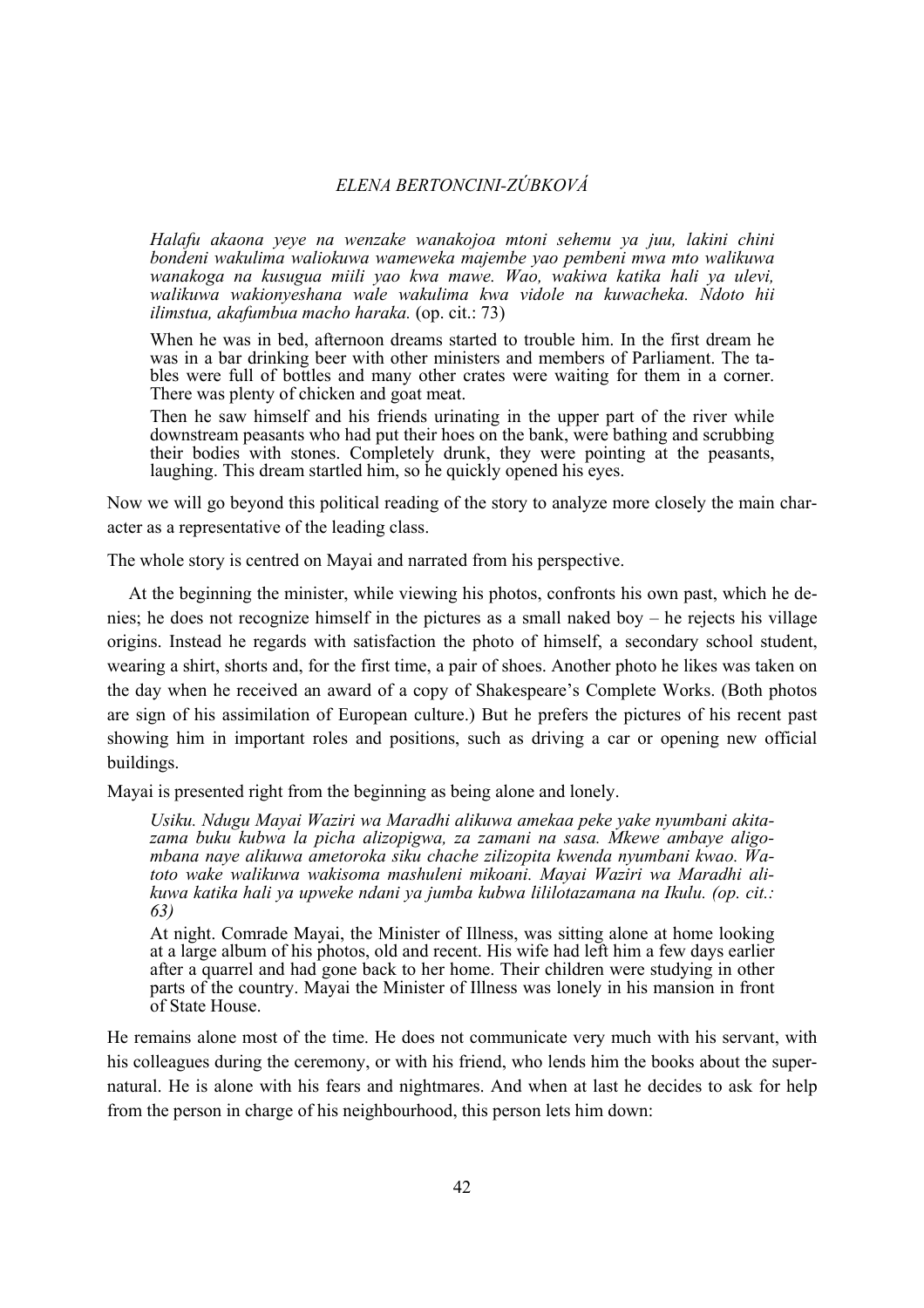#### *MAGIC REALISM IN KEZILAHABI'S* MAYAI – WAZIRI WA MARADHI

*Alipofika sebuleni alikoroga simu kwa balozi wa nyumba kumi ili aje ajionee mwenyewe na amsaidie kuwashika wale watoto. Balozi wa nyumba kumi alikuwa Waziri wa Wanyama wa porini. "Bwana e e!" sauti ya balozi ilisema, "mimi nashughulika na wanyama wa porini, mambo yanayohusu binadamu mimi simo! Labda Waziri wa Magofu na Utani anaweza kukusaidia!" akakata simu. (op. cit.: 76)* 

He went into the sitting room and dialled the number of the ten-cell leader so that he might see for himself and help him to catch those children. The ten-cell leader was the Minister of Wild animals. "My friend!" said the minister's voice, "I occupy myself with wild animals, things regarding human beings do not concern me! Perhaps the Minister of Ruins and Teasing can help you!" and he cut off the conversation.

So Mayai tells everything to the police – and here the narration interrupts itself. In fact, the police are helpless to confront ghosts: the real world cannot meddle with the magic world, and indeed, Mayai himself cannot do anything more than observe the ghosts in his house.

*Alikoroga simu polisi, akaeleza hadithi yote. "Tutakuja sasa hivi mzee!" walimjibu. Mayai Waziri wa Maradhi alikaa sebuleni kuwasubiri. Mara polisi wakafika. Walipogonga mlango aliwafungulia. Walikuwa wanne. Mmoja kati yao alikuwa na bunduki kubwa na wengine bastola. Waziri aliwaongoza chumbani walimokuwa wamelala watoto, akafungua mlango wa chumbani. Polisi wakaingia. Taa zikazima. Giza. Nje, majira ya mvua; ndani, majira ya giza. (op. cit.: 77)* 

He dialled the police number and explained the whole story. "We are coming at once, sir!" they replied. Mayai the Minister of Illness sat down in the sitting room waiting for them. Suddenly, the police arrived. When they knocked at the door, he opened. There were four of them. One of them had a large gun and the others pistols. The minister led them into the bedroom where the children were sleeping and opened the door. The policemen entered. The lights went out. Darkness. Outside, the time of raining; inside, the time of darkness.

Thus the second feature characterizing Mayai is fear. For him the outside space is menacing by night with its darkness, rain, wind and fearful noises, and tiresome by day – with oppressive heat and the boredom of the opening ceremony.

 Inside, Mayai's luxurious house is reassuring only until nightfall, when it is invaded by the phantom children, against whom neither a lock nor a gun can provide protection.

 Together with his fear and his loneliness, another characteristic of Mayai is his weariness. He is presented mostly as tired and sleepy, but his attempts to sleep at night are frustrated by the little ghosts, so he dozes during the afternoon.

 Mayai's servant, who appears occasionally carrying food or newspapers, brings a moment of normality to the tense atmosphere that envelops his master. He does not notice anything fearsome in the dark outside, and as for the celebrations, he enjoys them together with his own family.

 However, the only character whom Mayai has to confront is his dead son Ukombozi, who haunts him with the other nine little phantoms. Mayai loves him, but he also fears him, and at last